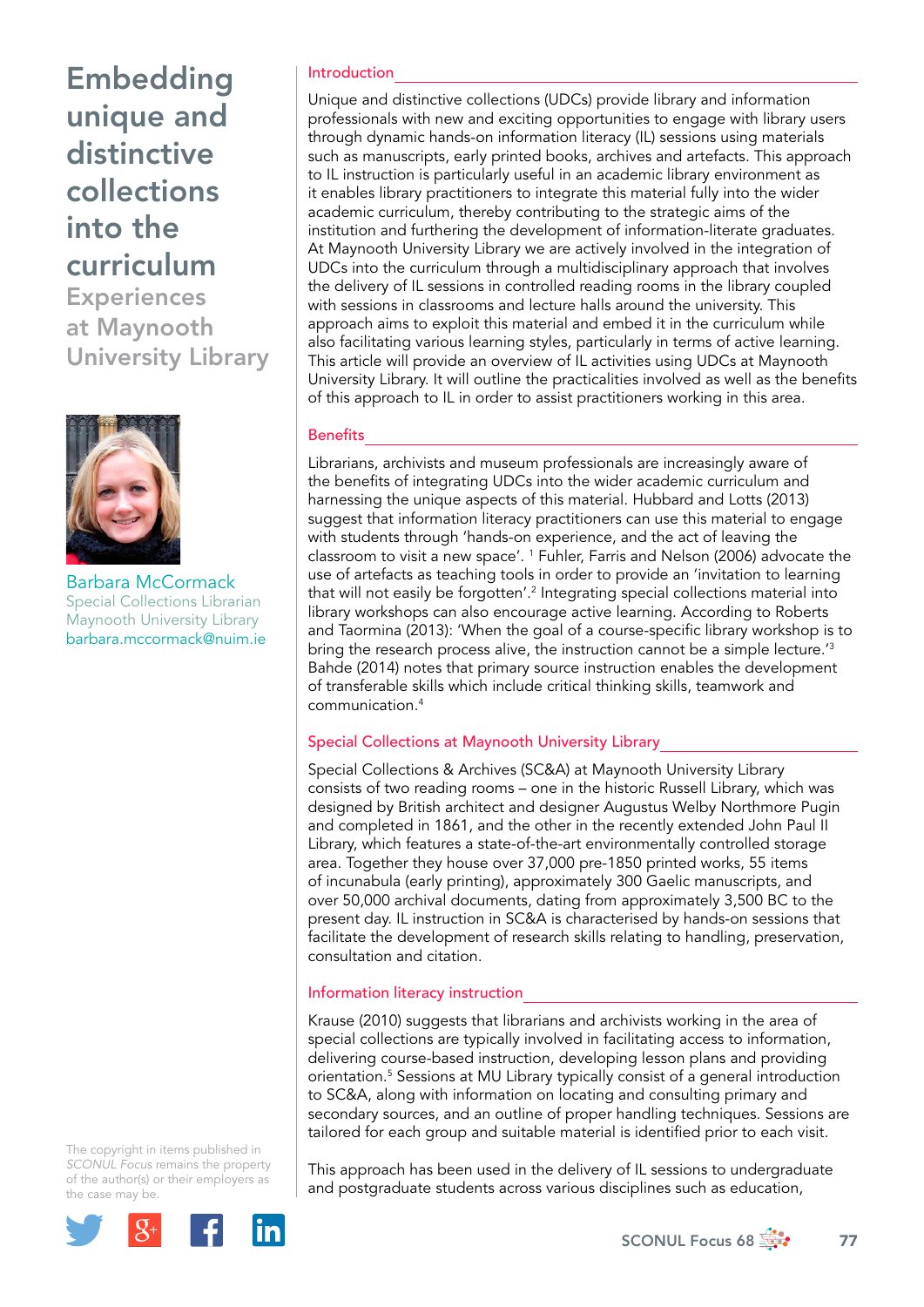**Experiences** at Maynooth University Library mathematics, history and modern languages. IL using UDCs can take various forms including:

- targeted 'one-off' sessions delivered to students enrolled on a particular module
- multiple sessions delivered during a particular module, usually through engagement and collaboration with key academics
- accredited modules delivered by the library in collaboration with academic departments
- one-to-one sessions with staff and students

## **Practicalities**

Instruction is typically delivered in a library setting, which affords a controlled environment for the protection and preservation of UDCs. However, at MU Library we have developed a transportable teaching kit featuring various examples and tools relevant to historic and rare collections. This includes the following objects:

#### **Woodblocks**

Woodblocks were important tools for illustration and decoration during the hand-press printing period during which an image or design was carved into a block of wood (typically 5 x 7 inches) and used for printmaking purposes. The teaching kit includes several examples of finished and unfinished woodblocks, including several that were used to print illustrations in an early twentiethcentury book. Students are given an opportunity to handle these woodblocks and to look at printed examples of woodcuts in books from the handpress printing period.

#### Copper engravings

The introduction of copper engravings enabled printers to include detailed illustrations in printed works. The engravings were made through a process of incising an image or design into a copper plate and covering the plate with ink, resulting in an accumulation of ink in the recessed areas; this was then transferred to the paper during printing. The kit includes a copper engraving mounted on a wooden block that was used for a book printed in the year 1912. Students are given an opportunity to handle the engraving and to compare it with woodblocks and steel engravings.

## Steel engravings

Steel engravings were much more robust than copper engravings and allowed for finer detail. The teaching kit contains one example of a steel engraving.

## Metal type

The technology of printing remained virtually unchanged from the invention of Gutenberg's printing press in the 1450s until the mechanization of printing in the nineteenth century. A sheet of solid metal type is included in the kit, which enables students to handle and inspect the raised type.

## Handmade paper

Paper produced during the hand-press printing period was predominantly handmade and produced using chopped linen rags. A wire mould was dipped into this solution of pulped rags, which resulted in an impression of wire lines and chain lines on the finished paper. These lines can typically be seen when handmade paper is held up to the light. A single sheet of handmade paper printed in the year 1683 is included in the teaching kit.

#### Machine-made paper

The advent of machine-made paper in the nineteenth century greatly revolutionised the paper-making industry. Paper produced during this period

The copyright in items published in *SCONUL Focus* remains the property of the author(s) or their employers as the case may be.

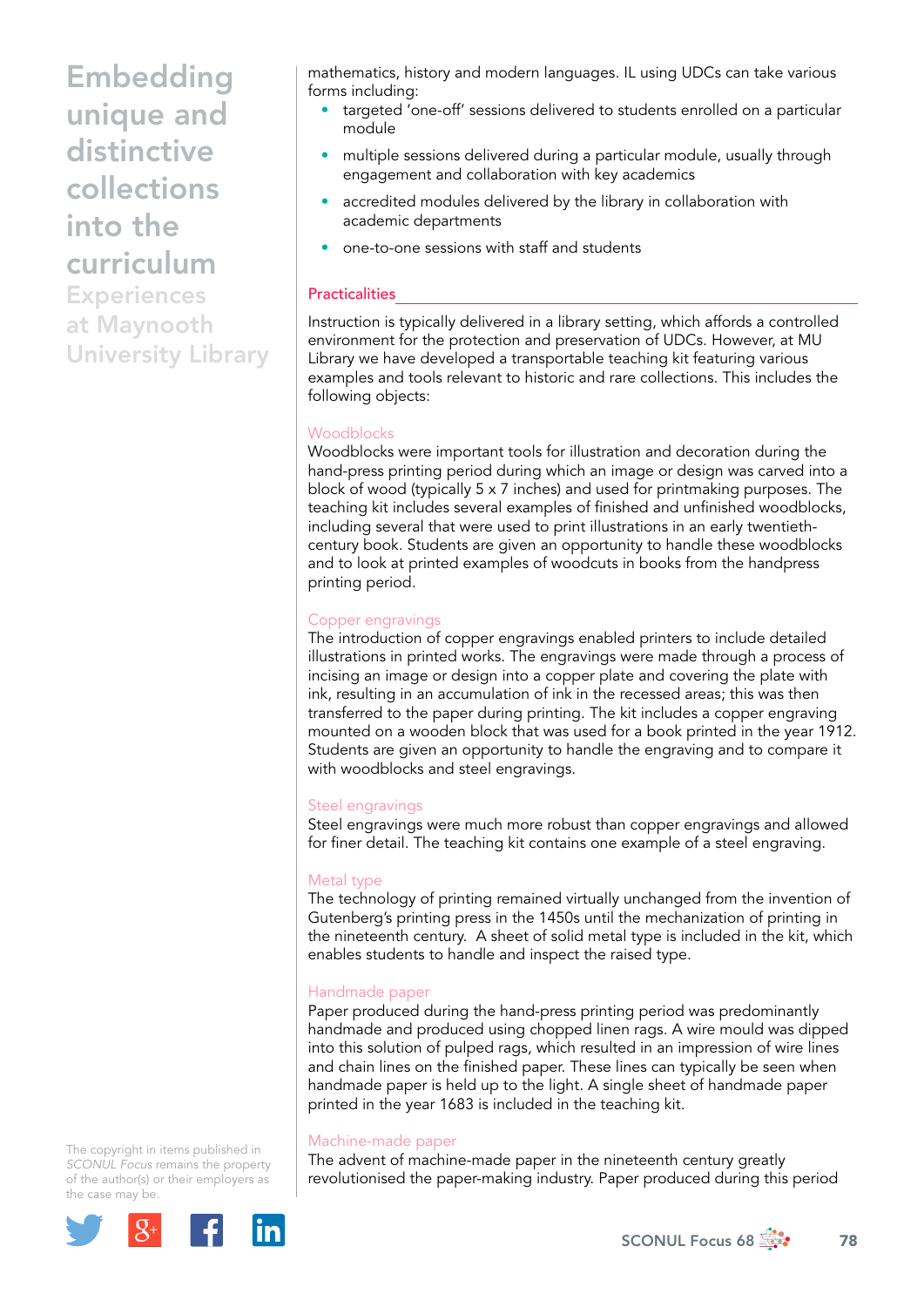Experiences at Maynooth University Library

was typically made from wood pulp (as opposed to linen rags), which makes it highly acidic and more prone to deterioration. A printed pamphlet from 1861 is included in the kit and students are asked to identify the differences between handmade and machine-made paper.

## Vellum

Vellum (calf-skin) was used both as a writing surface and as a binding material in the production of the codex. Several fragments are included in the kit and students are asked to identify the different characteristics of paper and vellum.

# Teaching with UDCs – Examples

At MU Library we work with a number of academics in various departments across the university in order to deliver engaging and dynamic sessions using UDCs. Modules that we work with include:

# HY330: Maps in history

Students on this third-year module are given a session in the Russell Library, which traces cartographic history using early printed materials from the collection, including Peter Apian's Cosmographia (1584), Herman Moll's *The compleat geographer* (1723) and Daniel Beaufort's *Memoir of a map of Ireland* (1792). This session contributes to the development of critical thinking skills, particularly those associated with the identification, evaluation and analysis of sources. It is delivered in a dynamic environment that takes students out of the classroom and gives them an opportunity to engage with historical materials. It also contributes to a broader understanding of cartographic history by focusing on the variety of sources and formats available for consultation.

## MT382A: History of mathematics

Undergraduate students enrolled on this module learn about the history of mathematics from the Babylonian period to the early nineteenth century using material from historical collections including: Diophantus's *Arithmetica* (1670), Copernicus's *On the revolutions of the celestial spheres* (1566) and Sturmy's *Mariners magazine* (1669). Students learn how to navigate resources in various formats in order to meet their information needs. This session successfully embeds primary and secondary historical materials into the curriculum and facilitates active learning through a practical, dynamic approach to teaching delivery.

## ID004: Cultural Heritage and the Irish Literary Tradition

This five-credit module is delivered by the Centre for Irish Cultural Heritage in collaboration with the library. It is aimed at international students and involves integrated and interdisciplinary lectures, a hands-on manuscript writing workshop, supervised access to Gaelic manuscripts and a questionnaire-based assignment. The class provides an opportunity for students to cement their learning through dynamic hands-on experience. It facilitates the development of transferable skills through a multi-disciplined approach to teaching delivery. The practical manuscript-writing demonstration encourages active learning through dynamic engagement, and the questionnaire-based assignment provides opportunities for reflective learning. Questions featured in the assignment include the following:

- What were your general impressions of the Russell Library?
- What kind of collections are housed there?
- What manuscript did you look at?
- What kind of access did you have to it?
- Did you find any evidence of conservation repairs?
- Was the text written on paper or parchment?

The copyright in items published in *SCONUL Focus* remains the property of the author(s) or their employers as the case may be.



SCONUL Focus 68  $\frac{1}{200}$  79